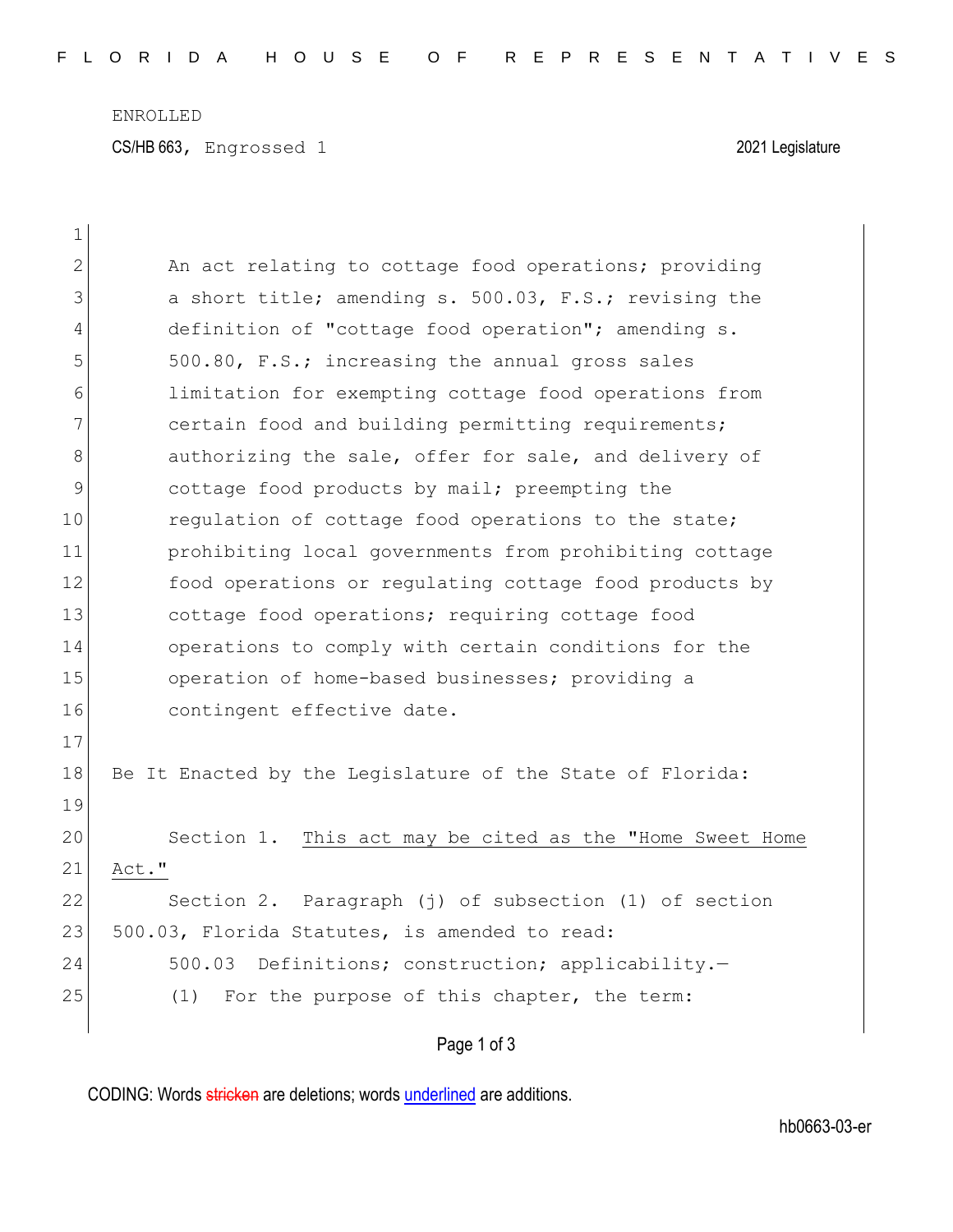ENROLLED

CS/HB 663, Engrossed 1 2021 Legislature

26 (j) "Cottage food operation" means a natural person or an 27 entity that  $\theta$  produces or packages cottage food products at 28 the his or her residence of the natural person or at the 29 residence of a natural person who has an ownership interest in 30 the entity, and sells such products in accordance with s. 31 500.80. 32 Section 3. Paragraph (a) of subsection (1) and subsections 33 (2) and (6) of section 500.80, Florida Statutes, are amended to 34 read: 35 500.80 Cottage food operations. 36 (1)(a) A cottage food operation must comply with the 37 applicable requirements of this chapter but is exempt from the 38 permitting requirements of s. 500.12 if the cottage food 39 operation complies with this section and has annual gross sales 40 of cottage food products that do not exceed \$250,000 \$50,000. 41 (2) A cottage food operation may sell, offer for sale, and 42 accept payment for cottage food products over the Internet or by 43 mail order. Such, but such products may must be delivered in 44 person directly to the consumer,  $\theta$  to a specific event venue, 45 or by United States Postal Service or commercial mail delivery 46 service. A cottage food operation may not sell, offer for sale, 47 or deliver cottage food products by mail order or at wholesale. 48 (6) The regulation of cottage food operations is preempted 49 to the state. A local law, ordinance, or regulation may not 50 prohibit a cottage food operation or regulate must comply with

Page 2 of 3

CODING: Words stricken are deletions; words underlined are additions.